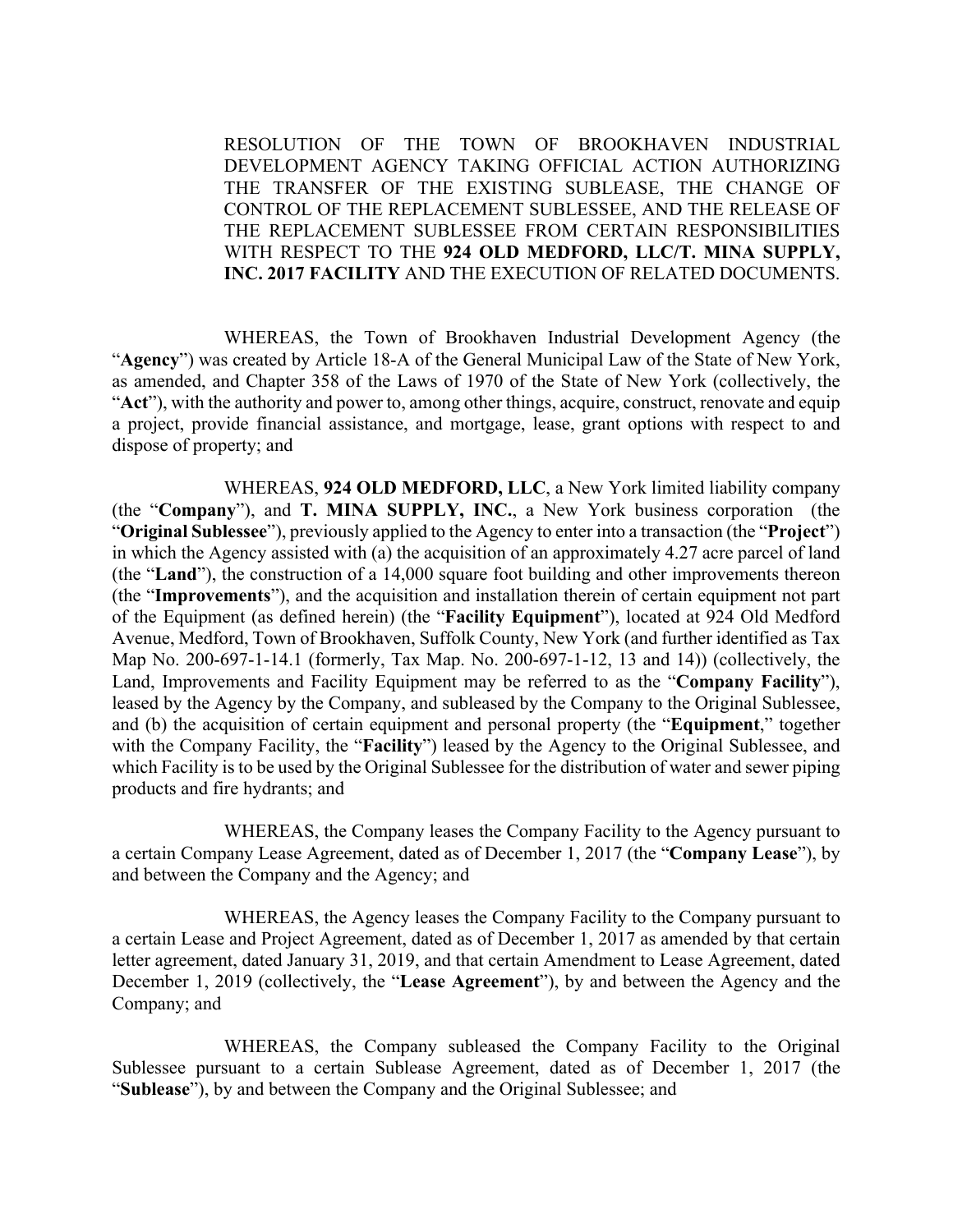WHEREAS, the Agency, the Company, the Original Sublessee, The Mina Family Limited Partnership II, a limited partnership duly organized and validly existing under the laws of the State of New York, The Mina Family Irrevocable Trust Dated September 20, 2001, an irrevocable trust duly organized and validly existing under the laws of the State of New York, and Thomas C. Mina, entered into a certain Agency Compliance Agreement, dated as of December 1, 2017, as amended by that certain Amendment To Agency Compliance Agreement, dated February 20, 2019 (collectively, the "**Agency Compliance Agreement**"); and

 WHEREAS the Company, the Original Sublessee, Dana Kepner Company, LLC ("**Kepner**") and DKC Group Holdings, LLC ("**DKC**") have now requested the consent of the Agency to (i) the reorganization of the Original Sublessee (the "**Reorganization**") resulting in substantially all of the assets and liabilities of the Original Sublessee, including the rights and responsibilities under the Sublease and the Agency Compliance Agreement, being transferred to and assumed by T. Mina Supply, LLC ("**Sublessee**"), and, thereafter, (ii) the change in control of the Sublessee in connection with the sale by the current shareholders of the Original Sublessee of the interest in the Sublessee to Kepner (the "**Change of Control**"), and the release of the Sublessee as a guarantor of, and responsibility for, the obligations of the Company (the "**Release**").

 NOW, THEREFORE, BE IT RESOLVED by the Town of Brookhaven Industrial Development Agency (a majority of the members thereof affirmatively concurring) that:

Section 1. The Agency hereby finds and determines:

a. By virtue of the Act, the Agency has been vested with all powers necessary and convenient to carry out and effectuate the purposes and provisions of the Act and to exercise all powers granted to it under the Act; and

as defined in the Act; and

b. The Facility continues to constitute a "project", as such term

c. The Reorganization, Change of Control and Release will promote and maintain the job opportunities, health, general prosperity and economic welfare of the citizens of the Town of Brookhaven and the State of New York and improve their standard of living and thereby serve the public purposes of the Act; and

d. Based upon representations of the Company, the Original Sublessee, Kepner and DKC, and their counsel,

i the Facility continues to conform with the local zoning laws and planning regulations of the Town of Brookhaven and all regional and local land use plans for the area in which the Facility is located; and

ii The Reorganization, Change of Control and Release is reasonably necessary to induce the Sublessee to maintain and expand its business operations in the Town of Brookhaven, State of New York; and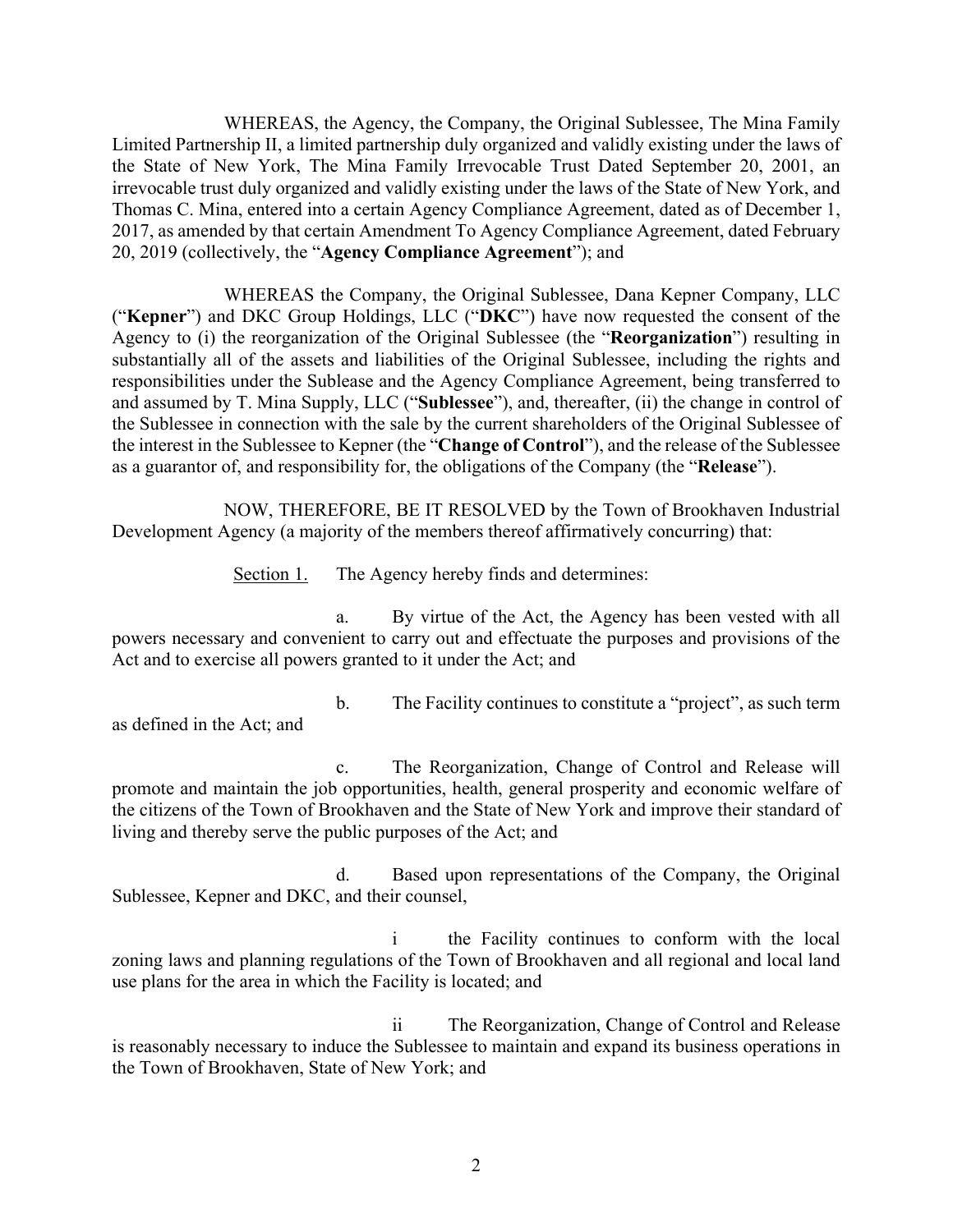e. It is desirable and in the public interest for the Agency to consent to the Reorganization, Change of Control and Release.

Section 2. In consequence of the foregoing, the Agency hereby determines to consent to the Reorganization, Change of Control and Release, and execute, deliver and perform such agreements, modifications, amendments, approvals, consents, notices, assignments, assumption agreements, releases, and other documents as may be, in the judgment of the Chairman, Vice Chairman, Chief Executive Officer or counsel to the Agency, necessary or appropriate to effect the transactions contemplated by this resolution, such necessity or desirability and approval to be conclusively evidenced by his or her execution and delivery thereof.

Section 3. Subject to the provisions of this resolution, the Agency hereby consents to the Reorganization, Change of Control and Release and the Chairman, Chief Executive Officer and any member of the Agency are hereby authorized to do all things necessary or appropriate for the accomplishment thereof.

#### Section 4.

a. Subject to the provisions of this resolution, the Chairman, Chief Executive Officer, and all other members of the Agency are hereby authorized, on behalf of the Agency, to execute and deliver such agreements, modifications, amendments, approvals, consents, notices, assignments, assumption agreements, releases, and other documents as may be, in the judgment of the Chairman, Vice Chairman, Chief Executive Officer, or counsel of the Agency, necessary or appropriate to effect the transactions contemplated by this resolution (hereinafter collectively called the "**Agency Documents**"). The execution thereof by the Chairman, Chief Executive Officer or any member of the Agency shall constitute conclusive evidence of such necessity or appropriateness and approval; and

b. Each of the Chairman, Chief Executive Officer and any member of the Agency are further hereby authorized, on behalf of the Agency, to designate any additional authorized representatives of the Agency

Section 5. The amendments, certificates, agreements and other documents, promptly following the execution and delivery thereof, be identified by any of the Chairman, Chief Executive Officer or any other member of the Agency by his or her endorsement thereon and when so identified be filed with the official records of the Agency.

Section 6. Counsel to the Agency and Weinberg Gross & Pergament LLP, Transaction Counsel to the Agency, are authorized and directed to prepare for submission to the Agency, all documents necessary to effect the actions described in these resolutions.

Section 7. Any and all acts, instruments, and other writings heretofore or hereafter performed and/or executed and delivered by any one or more of the Chairman, Chief Executive Officer or any other member of the Agency, pursuant to the several foregoing resolutions, for and on behalf of and in the name of the Agency, in connection with the transactions contemplated thereby, be and the same hereby are, in all respects ratified, confirmed and approved.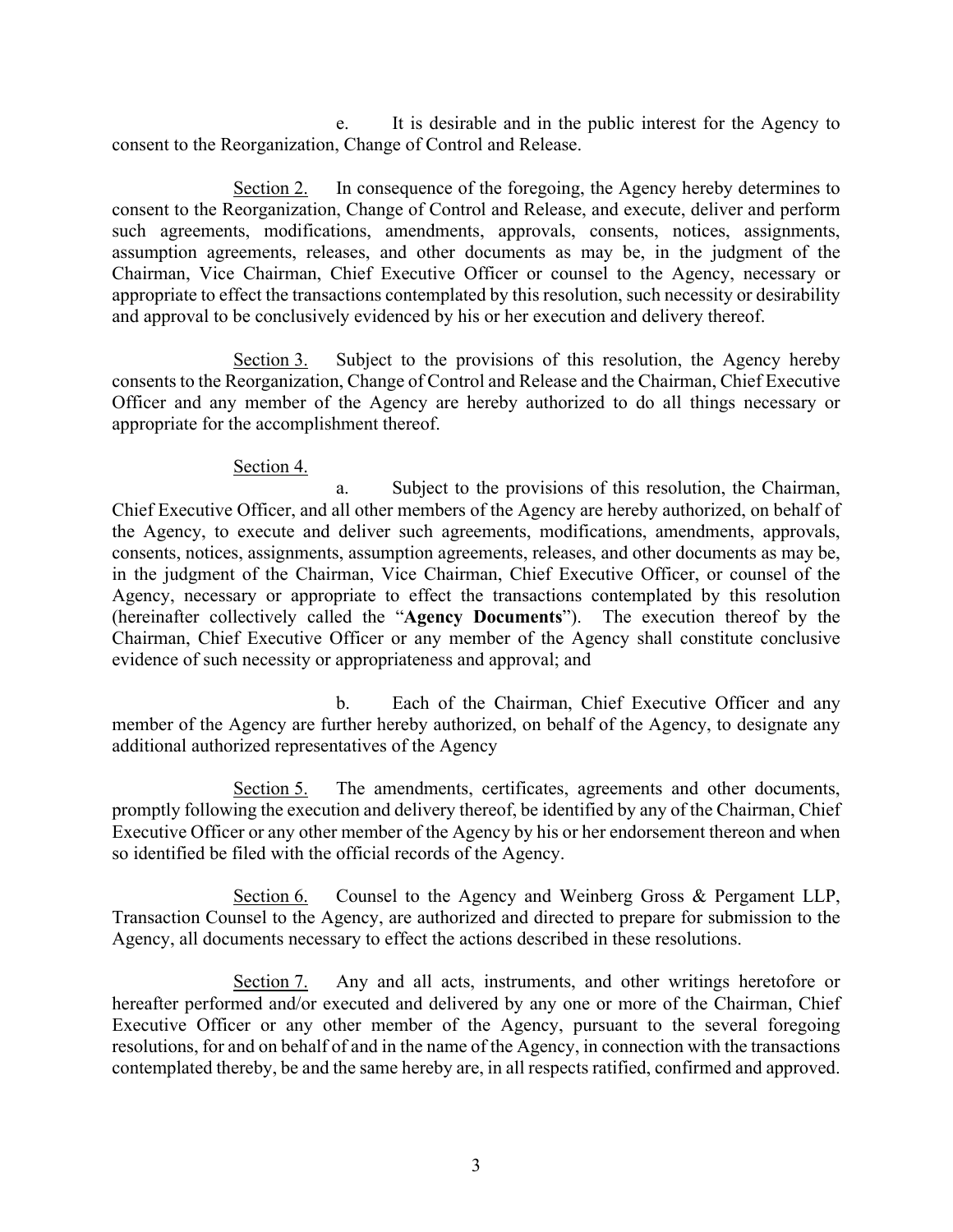Section 8. Any expenses incurred by the Agency with respect to the Facility or the subject matter of this resolution shall be paid by the Company, Original Sublessee and the Sublessee. By acceptance hereof, the Company agrees to pay such expenses and further the Company, the Original Sublessee and the Sublessee agree to indemnify and hold harmless the Agency, its members, directors, employees and agents from and against all claims, suits, actions, proceedings, obligations, damages, liabilities, judgments, costs and expenses, including legal fees and expenses, incurred as a result of action or inaction taken by or on behalf of the Agency in good faith with respect to the subject matter of this resolution*.*

Section 9. The Chairman, Chief Executive Officer, Counsel to the Agency or any member of the Agency are hereby authorized and directed (i) to distribute copies of this resolution to the Company, the Original Sublessee and the Sublessee, and (ii) to do such further things or perform such acts as may be necessary or convenient to implement the provisions of this resolution.

Section 10. This resolution shall take effect immediately, and, unless sooner rescinded or amended, shall be deemed rescinded at the expiration of six (6) months after the date of the adoption of this resolution if the closing contemplated hereunder has not occurred prior to such expiration, subject to extension at the discretion of the Agency upon the written request of the Company or the Original Sublessee.

Adopted: December 16, 2021

Accepted: December , 2021

924 Old Medford LLC

| By: |
|-----|
|-----|

T. Mina Supply, Inc.

 $\mathbf{By:}$ 

T. Mina Supply LLC

By: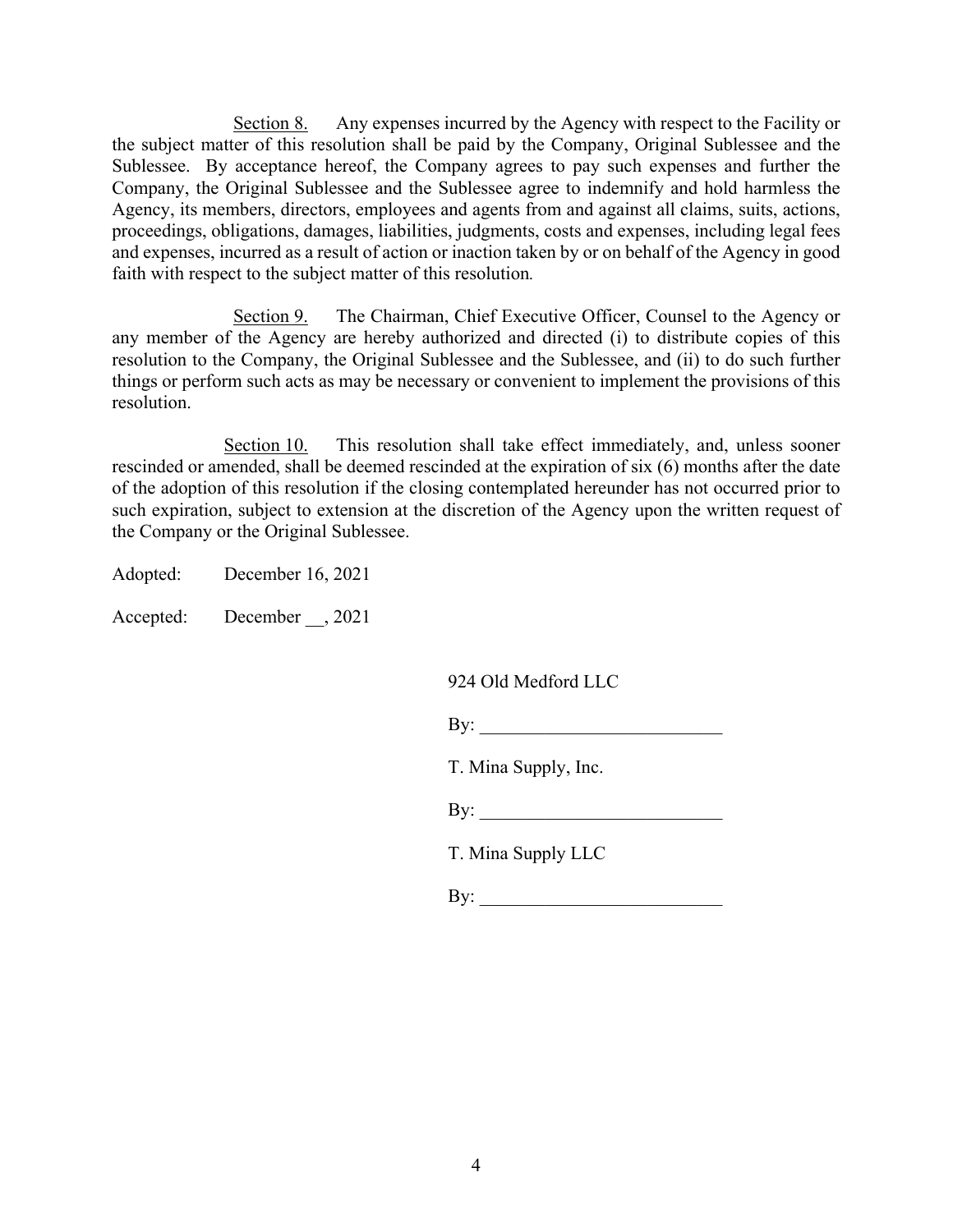THE TOWN OF BROOKHAVEN INDUSTRIAL RESOLUTION OF DEVELOPMENT AGENCY TAKING OFFICIAL ACTION AUTHORIZING THE EXTENSION OF TIME FOR 924 OLD MEDFORD, LLC TO GRANT A MORTGAGE LIEN ON AND SECURITY INTEREST IN THE COMPANY FACILITY, AND THE EXECUTION, DELIVERY AND PERFORMANCE OF RELATED DOCUMENTS.

WHEREAS, the Town of Brookhaven Industrial Development Agency (the "Agency") was created by Article 18-A of the General Municipal Law of the State of New York, as amended, and Chapter 358 of the Laws of 1970 of the State of New York (collectively, the "Act"), with the authority and power to, among other things, acquire, construct, renovate and equip a project, provide financial assistance, and mortgage, lease, grant options with respect to and dispose of property; and

WHEREAS, 924 OLD MEDFORD, LLC, a New York limited liability company (the "Company"), and T. MINA SUPPLY, INC., a New York business corporation (the "Sublessee"), previously applied to the Agency to enter into a transaction (the "Project") in which the Agency will assist with (a) the acquisition of an approximately 4.27 acre parcel of land (the "Land"), the construction of a 14,000 square foot building and other improvements thereon (the "Improvements"), and the acquisition and installation therein of certain equipment not part of the Equipment (as defined herein) (the "Facility Equipment"), located or to be located at 924 Old Medford Avenue, Medford, Town of Brookhaven, Suffolk County, New York (and further identified as Tax Map No. 200-697-1-14.1 (formerly, Tax Map. No. 200-697-1-12, 13 and 14)) (collectively, the Land, Improvements and Facility Equipment may be referred to as the "Company Facility"), to be leased by the Agency by the Company, and subleased by the Company to the Sublessee, and (b) the acquisition of certain equipment and personal property (the "Equipment," together with the Company Facility, the "Facility") to be leased by the Agency to the Sublessee, and which Facility is to be used by the Sublessee for the distribution of water and sewer piping products and fire hydrants; and

WHEREAS, the Agency, by resolution duly adopted on November 15, 2017 ("Authorizing Resolution"), authorized the acquisition, construction and equipping of the Facility and the execution and delivery of the Agency Documents (as defined therein); and

WHEREAS, the Company leased the Company Facility to the Agency pursuant to a certain Company Lease Agreement, dated as of December 1, 2017 (the "Company Lease"), by and between the Company and the Agency; and

WHEREAS, the Agency leased the Company Facility to the Company pursuant to a certain Lease and Project Agreement, dated as of December 1, 2017 (the "Lease Agreement"), by and between the Agency and the Company; and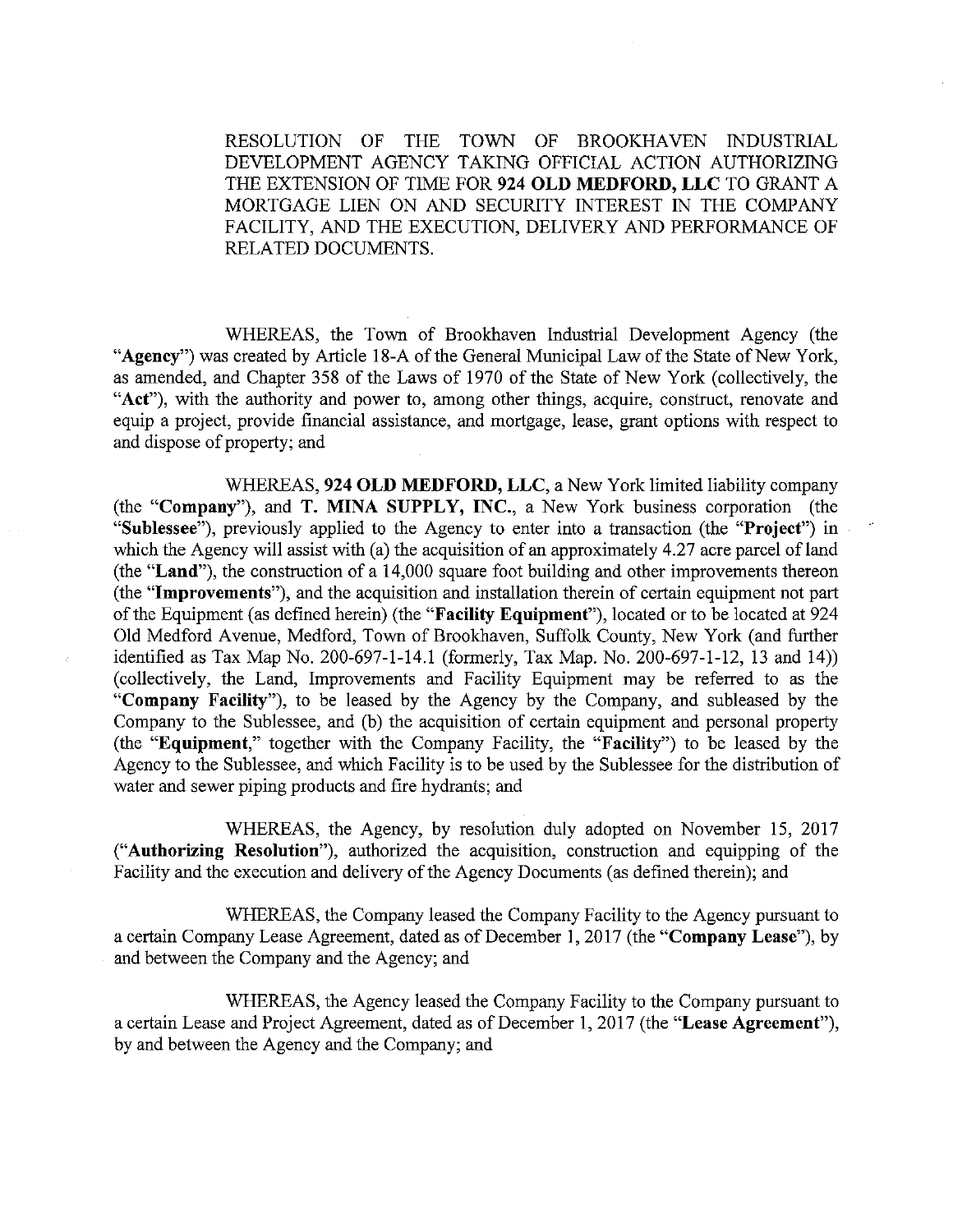WHEREAS, the Company subleased the Company Facility to the Sublessee pursuant to a certain Sublease Agreement, dated as of December 1, 2017 (the "Sublease"), by and between the Company and the Sublessee; and

WHEREAS, the Agency leased the Equipment to the Sublessee pursuant to a certain Equipment Lease Agreement, dated as of December 1, 2017 (the "Equipment Lease Agreement", by and between the Agency and the Sublessee; and

WHEREAS, the Agency, the Company, the Sublessee, The Mina Family Limited Partnership II, a limited partnership duly organized and validly existing under the laws of the State of New York, The Mina Family Irrevocable Trust dated September 20, 2001, an irrevocable trust duly organized and validly existing under the laws of the State of New York, and Thomas C. Mina, entered into a certain Agency Compliance Agreement, dated as of December 1, 2017 (the "Agency Compliance Agreement", together with the Company Lease, the Lease Agreement, the Equipment Lease, the Agency Compliance Agreement, and the amendments thereto, the "Agency Documents"); and

WHEREAS, the Company previously requested an extension of the completion date for the Company Facility, and the Chief Executive Officer of the Agency approved the request; and

WHEREAS, the Agency and the Company entered into a certain Letter Agreement, dated January 31, 2019, amending the Lease Agreement to reflect the extension to January 31, 2020 of the completion date under the Lease Agreement, and

WHEREAS, the Sublessee previously requested an extension of the completion date for the Equipment, and the Chief Executive Officer of the Agency approved the request; and

WHEREAS, the Agency and the Sublessee entered into a certain Letter Agreement, dated January 31, 2019, amending the Equipment Lease Agreement to reflect the extension to January 31, 2020 of the completion date under the Equipment Lease Agreement; and

WHEREAS, the Company and the Sublessee previously requested an extension of the times by which the Company and the Sublessee agreed to create and maintain at the Facility full time equivalent employees (collectively, the "FTE Extension"); and

WHEREAS, the Agency, by resolution duly adopted on February 20, 2019, authorized the FTE Extension and the execution, delivery and performance of the documents related thereto; and

WHEREAS, the Agency and Company entered into an amendment to the Lease Agreement, dated as of February 20, 2019 (the "First Amendment of Lease Agreement)", extending the Company's times by which to create and maintain at the Facility full time equivalent employees; and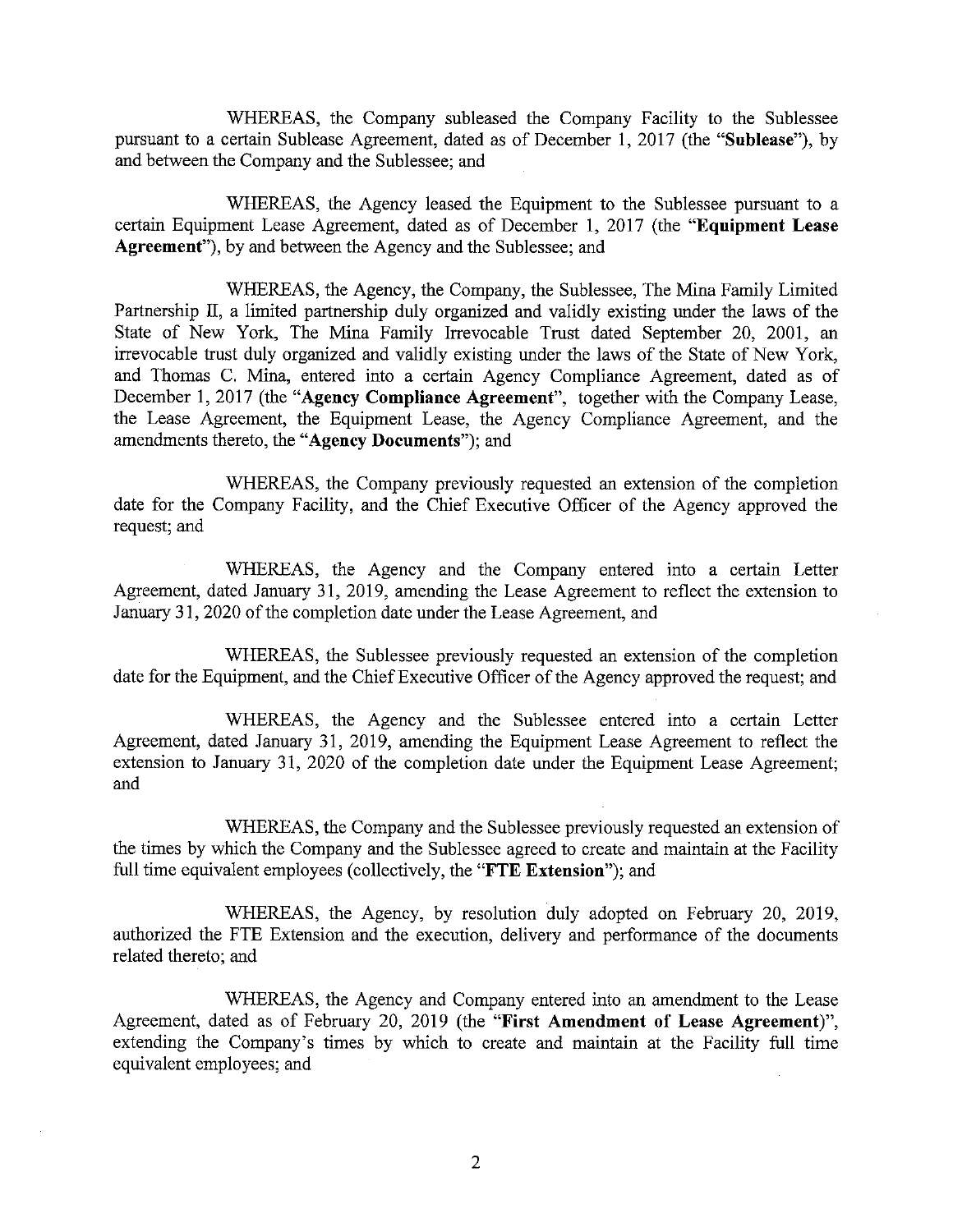WHEREAS, the Agency and Sublessee entered into an amendment of the Agency Compliance Agreement, dated as of February 20, 2019 ("Amendment of Agency Compliance Agreement"), extending the Sublessee's times by which to create and maintain at the Facility full time equivalent employees; and

WHEREAS, the Company has now requested that the Agency extend to March 31, 2020, the Company's time to grant a mortgage lien on and security interest in the Company Facility in favor of a lender making, and as security for, a loan to the Company to finance, in whole or in part, the acquisition, construction and equipping of the Company Facility in an aggregate amount of at least \$2,000,000.00 (the "Qualifying Mortgage"), and, subject to granting the Qualifying Mortgage by March 31, 2020, thereby qualify for certain abatements of real estate taxes (as set forth on the PILOT Schedule attached hereto as Exhibit C hereof) (the "Qualifying Mortgage Extension"); and

WHEREAS, the Company has now requested that the Agency subordinate the Company Lease and the Lease Agreement to the Qualifying Mortgage; and

WHEREAS, a public hearing (the "**Hearing**") was held on November 4, 2019, and notice of the Hearing was given and such notice (together with proof of publication) together with the minutes of the Hearing are filed with the records of the Agency; and

WHEREAS, to provide for the Qualifying Mortgage Extension, the Agency and the Company will enter into an amendment to the Lease Agreement (the "Second Amendment of Lease Agreement"), dated as of November 1, 2018, or such other date as may be determined by the Chairman, the Chief Executive Officer or counsel to the Agency.

NOW, THEREFORE, BE IT RESOLVED by the Town of Brookhaven Industrial Development Agency (a majority of the members thereof affirmatively concurring) that:

> Section 1. The Agency hereby finds and determines:

By virtue of the Act, the Agency has been vested with all a. powers necessary and convenient to carry out and effectuate the purposes and provisions of the Act and to exercise all powers granted to it under the Act; and

in the Act; and

 $<sub>b</sub>$ </sub> The Facility constitutes a "project", as such term as defined

The acquisition, construction, and equipping of the Facility,  $\mathbf{c}$ . the continued leasing and subleasing of the Company Facility to the Company, the continued sub-subleasing of the Company Facility by the Company to the Sublessee, the acquisition and installation of the Equipment, and the continued leasing of the Equipment to the Sublessee, will promote and maintain the job opportunities, health, general prosperity and economic welfare of the citizens of the Town of Brookhaven and the State of New York and improve their standard of living and thereby serve the public purposes of the Act; and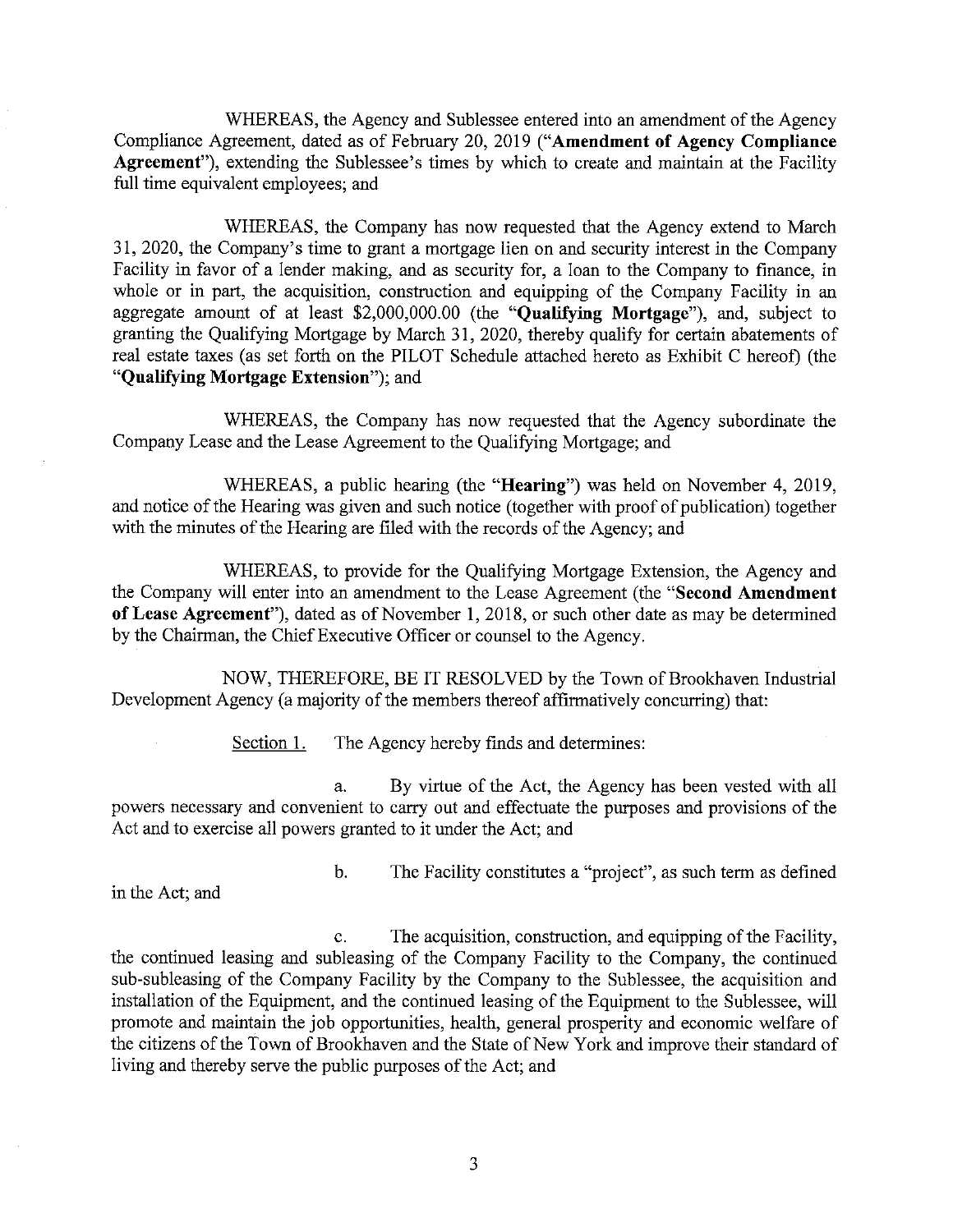$\mathbf{d}$ . The acquisition, construction and equipping of the Facility is reasonably necessary to induce the Company and the Sublessee to maintain and expand their respective business operations in the State of New York; and

e. The Second Amendment of Lease Agreement will be an effective instrument whereby the Agency will grant the Qualifying Mortgage Extension to the Company.

Section 2. In consequence of the foregoing, the Agency hereby (i) approves the Qualifying Mortgage Extension, and the abatement of real estate taxes (as set forth in the PILOT Schedule attached as Exhibit C hereof) in accordance therewith, consistent with the policies of the Agency, (ii) authorizes the execution and delivery of the Second Amendment of Lease Agreement in such form and containing such terms, conditions and provisions as the person executing the Second Amendment of Lease Agreement on behalf of the Agency shall deem necessary or desirable, and shall approve, such necessity, desirability, and approval, to be conclusively evidenced by his or her execution and delivery thereof, and (iii) approves the subordination of the Company Lease and Lease Agreement to the Qualifying Mortgage and authorizes the execution and delivery of such certificates, agreements, instruments and documents to effectuate the subordination, in such form and containing such terms, conditions and provisions, as the person executing such certificates, agreements, instruments and documents on behalf of the Agency shall deem necessary or desirable, and shall approve, such necessity, desirability, and approval, to be conclusively evidenced by his or her execution and delivery thereof.

Section 3. The Chairman, Chief Executive Officer and/or any other member of the Agency are hereby authorized and directed to, on behalf of and in the name of the Agency, execute, deliver and perform amendments to any or all of the Company Lease, Lease Agreement, Equipment Lease Agreement, and the Agency Compliance Agreement, and to execute, deliver and perform all other certificates, agreements, instruments and documents, to effectuate and memorialize the Qualifying Mortgage Extension and the subordination of the Company Lease and the Lease Agreement to the Qualifying Mortgage as above contemplated, in such form and containing such terms, conditions and provisions as the person executing same on behalf of the Agency shall deem necessary or desirable, and shall approve, such necessity, desirability, and approval, to be conclusively evidenced by his or her execution and delivery thereof.

Section 4. The amendments, certificates, agreements and other documents, promptly following the execution and delivery thereof, be identified by any of the Chairman, Chief Executive Officer or any other member of the Agency by his or her endorsement thereon and when so identified be filed with the official records of the Agency.

Counsel to the Agency and Weinberg Gross & Pergament LLP, Section 5. Transaction Counsel to the Agency, are authorized and directed to prepare, for submission to the Agency, all documents necessary to effect the Qualifying Mortgage Extension and the subordination of the Company Lease and the Lease Agreement to the Qualifying Mortgage as described in these resolutions.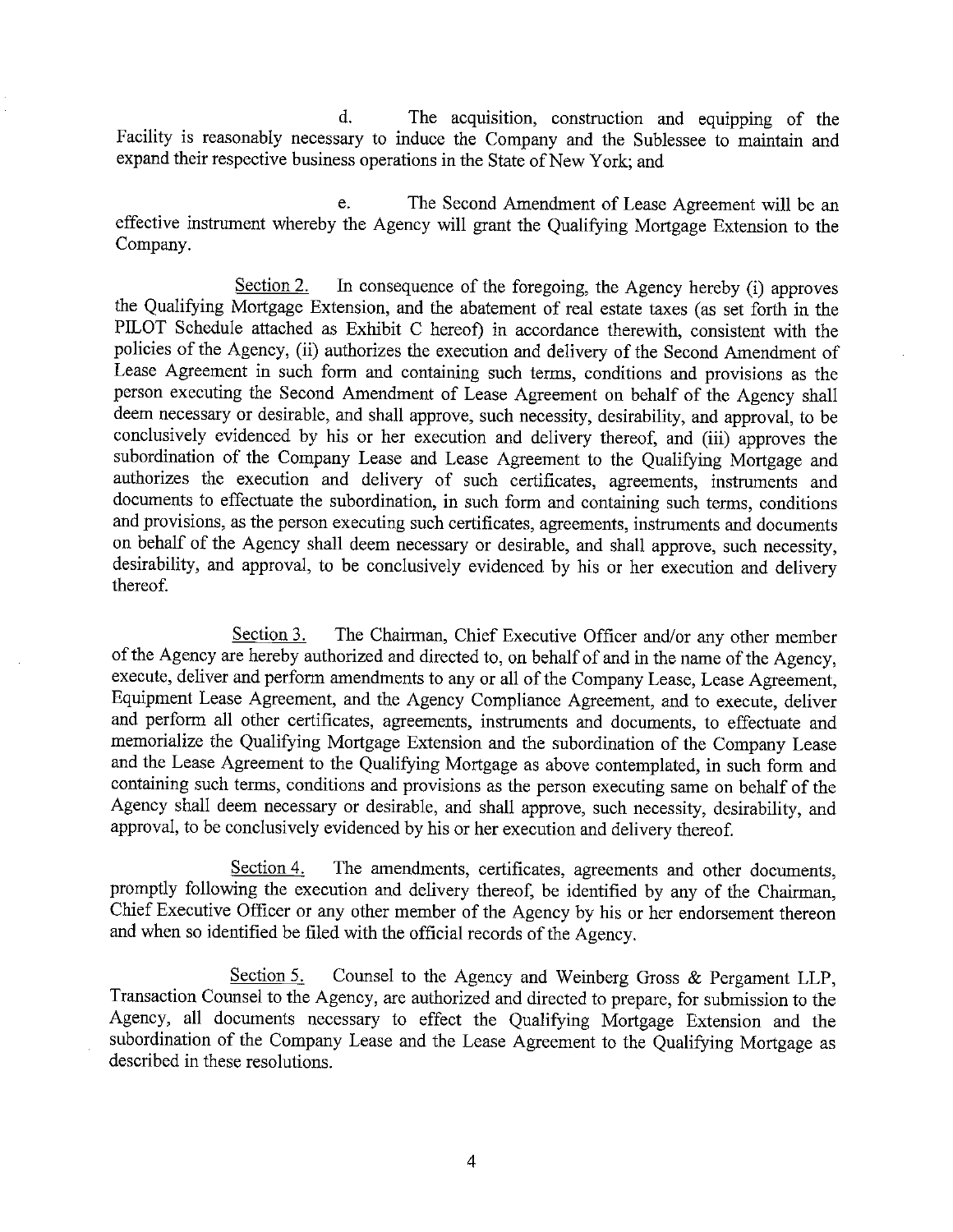Any and all acts, instruments, and other writings heretofore or Section 6. hereafter performed and/or executed and delivered by any one or more of the Chairman, Chief Executive Officer or any other member of the Agency, pursuant to the several foregoing resolutions, for and on behalf of and in the name of the Agency, in connection with the transactions contemplated thereby, be and the same hereby are, in all respects ratified, confirmed and approved.

The Chairman, Chief Executive Officer, Counsel to the Agency, Section 7. Transaction Counsel, and any other member of the Agency are each hereby authorized and directed (i) to distribute copies of this resolution to the Company and the Sublessee, and (ii) to do such further things or perform such acts as may be necessary or convenient to implement the provisions of this resolution.

> This resolution shall take effect immediately. Section 8.

Adopted: November 20, 2019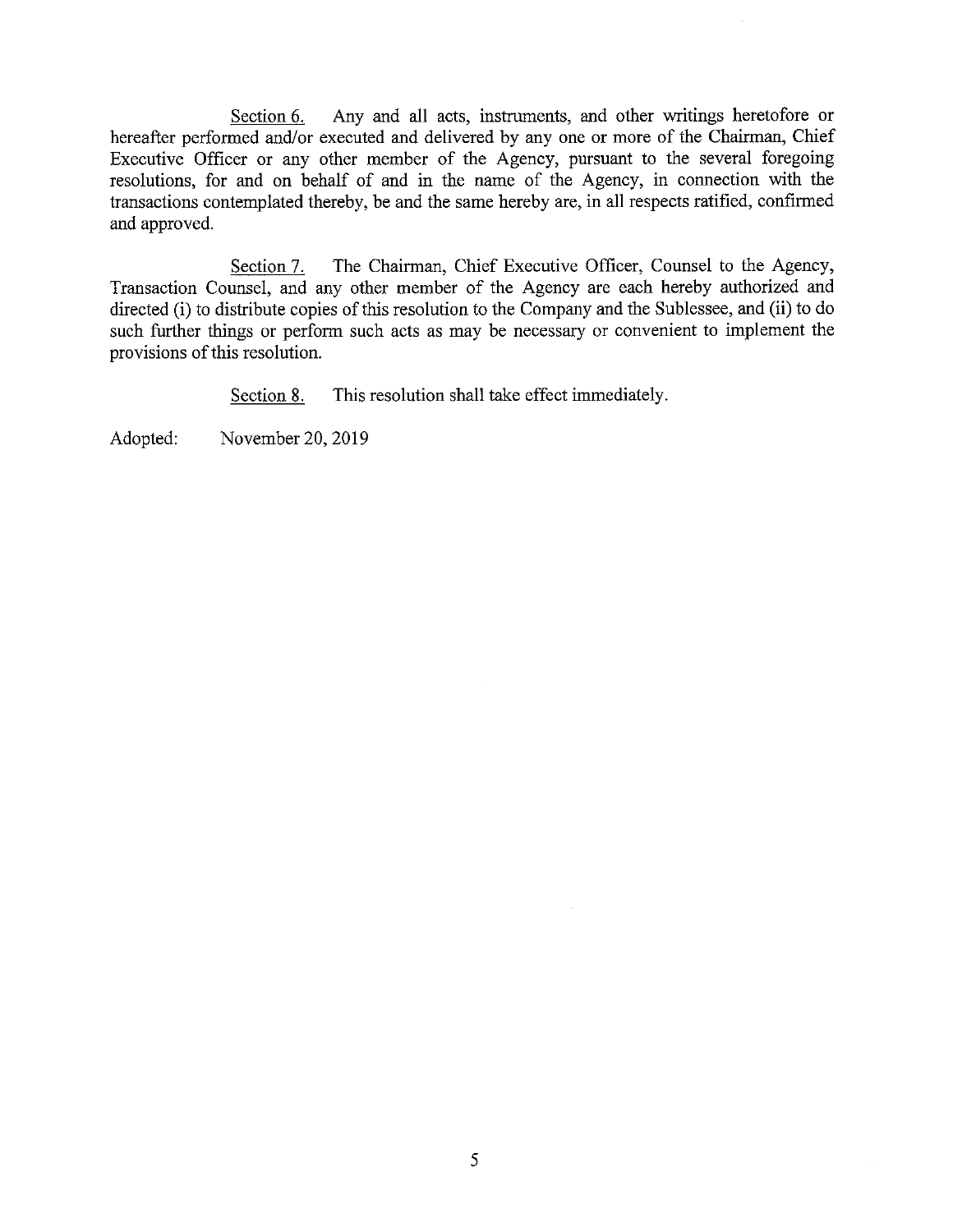### Exhibit C

# PROPOSED PILOT BENEFITS ARE FOR DISCUSSION PURPOSES ONLY AND HAVE NOT APPROVED BY THE AGENCY BOARD. November 20, 2019

| Year    | PILOT Amount |        |
|---------|--------------|--------|
| 2018/19 | S            | 2,684  |
| 2019/20 | \$           | 2,737  |
| 2020/21 | \$           | 2,792  |
| 2021/22 | \$           | 2,848  |
| 2022/23 | \$           | 2,905  |
| 2023/24 | \$           | 2,963  |
| 2024/25 | \$           | 3,022  |
| 2025/26 | \$           | 3,083  |
| 2026/27 | \$           | 3.145  |
| 2027/28 | \$           | 3,207  |
| 2028/29 | \$           | 21,909 |
| 2029/30 | \$           | 23,650 |
| 2030/31 | \$           | 34,517 |
|         |              |        |

 $\bar{\mathbf{v}}$ 

 $\sim 10^7$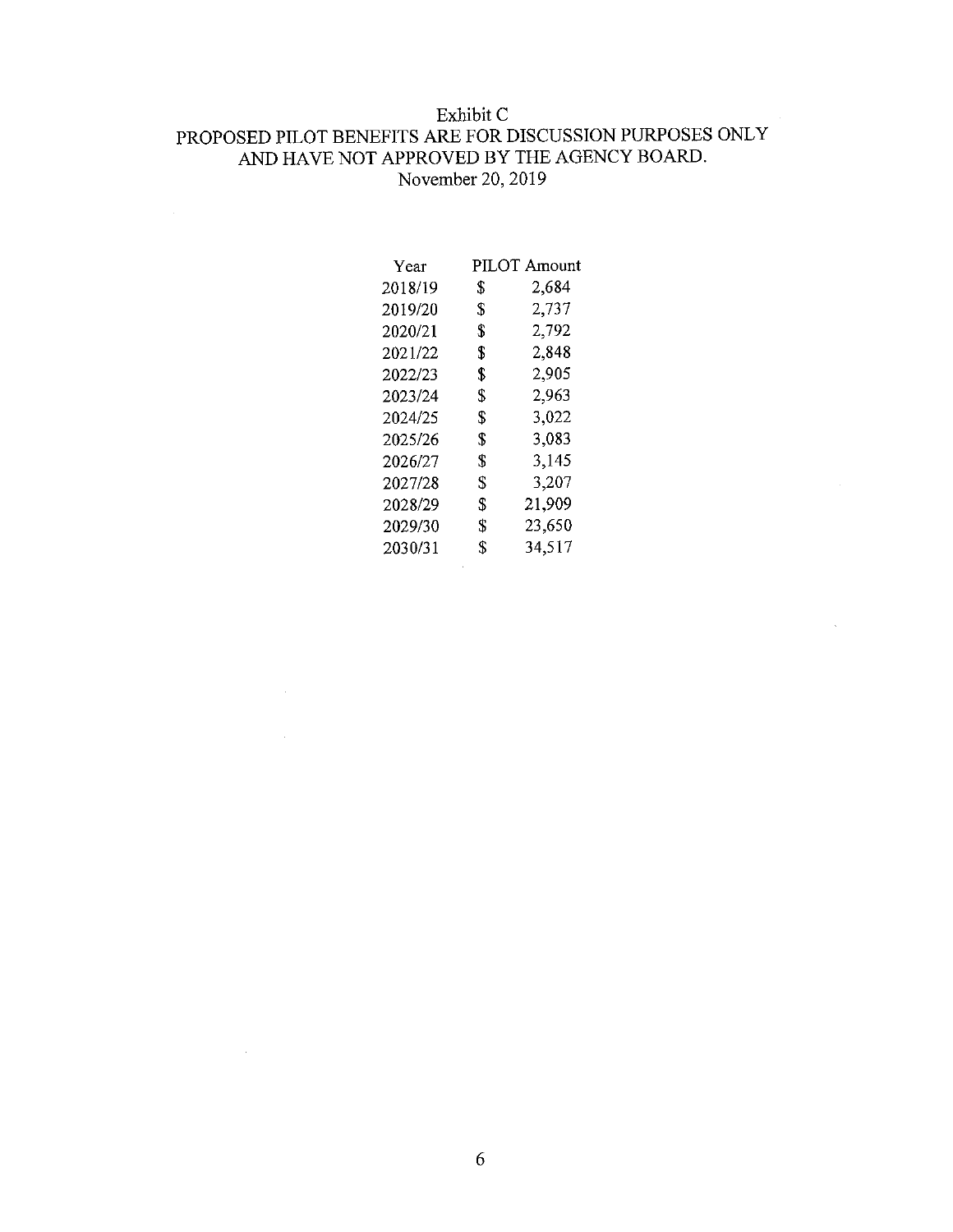RESOLUTION OF THE TOWN OF BROOKHAVEN INDUSTRIAL **DEVELOPMENT AGENCY MAKING CERTAIN FINDINGS AND** DETERMINATIONS WITH RESPECT TO THE FACILITY AND TAKING OFFICIAL ACTION AUTHORIZING THE EXECUTION, DELIVERY AND PERFORMANCE OF AGREEMENTS AND TAKING OF CERTAIN OTHER ACTION PERTAINING TO THE FACILITY FOR 924 OLD MEDFORD, LLC AND/OR T. MINA SUPPLY, INC. AND/OR ANY OF THE PRINCIPALS OF 924 OLD MEDFORD, LLC AND/OR T. MINA SUPPLY, INC. AND/OR OTHER ENTITY FORMED OR TO BE FORMED ON BEHALF OF ANY OF THE FOREGOING, INCLUDING APPOINTING 924 OLD MEDFORD, LLC AND/OR T. MINA SUPPLY, INC. AND/OR ANY OF THE FOREGOING PERSONS AND/OR ENTITIES AS AGENT OF THE AGENCY FOR THE PURPOSE OF ACQUIRING, CONSTRUCTION AND EOUIPPING OF A COMMERCIAL FACILITY.

WHEREAS, the Town of Brookhaven Industrial Development Agency (the "Agency") was created by Article 18-A of the General Municipal Law of the State of New York, as amended, and Chapter 358 of the Laws of 1970 of the State of New York (collectively, the "Act"), with the authority and power to, among other things, acquire, construct, renovate and equip a project, provide financial assistance, and mortgage, lease, grant options with respect to and dispose of property; and

WHEREAS, 924 OLD MEDFORD, LLC, a New York limited liability company on behalf of itself and/or the principals of 924 OLD MEDFORD, LLC and/or an entity formed or to be formed on behalf of any of the foregoing (the "Company"), and T. MINA SUPPLY, INC., a New York business corporation, on behalf of themselves and/or the principals of T. MINA SUPPLY, INC. and/or an entity formed or to be formed on behalf of any of the foregoing (collectively, the "Sublessee"), have submitted to the Agency a proposal for the Agency (the "Project") (a) to assist with (i) the acquisition of an approximately 4.27 acre parcel of land (the "Land"), the construction of a 14,000 square foot building and other improvements thereon (the "Improvements"), and the acquisition and installation therein of certain equipment not part of the Equipment (as defined herein) (the "Facility Equipment"), located or to be located at 924 Old Medford Avenue, Medford, Town of Brookhaven, Suffolk County, New York (and further identified as Tax Map No. 200-697-1-14.1 (formerly, Tax Map. No. 200-697-1-12, 13 and 14)) (collectively, the Land, Improvements and Facility Equipment may be referred to as the "Company Facility"), to be leased to the Agency by the Company, subleased by the Agency to the Company, and further subleased by the Company to the Sublessee, and (ii) the acquisition of certain equipment and personal property (the "Equipment," together with the Company Facility, the "Facility") to be leased by the Agency to the Sublessee, and which Facility is to be used by the Sublessee for the distribution of water and sewer piping products and fire hydrants, (b) to grant mortgage liens thereon and security interests therein, and (c) to provide financial assistance within the meaning of the Act, including the following as they relate to the appointment of the Company or the Sublessee as agents of the Agency with respect to the acquisition, construction, and equipping of the Facility, whether or not any materials or supplies described below are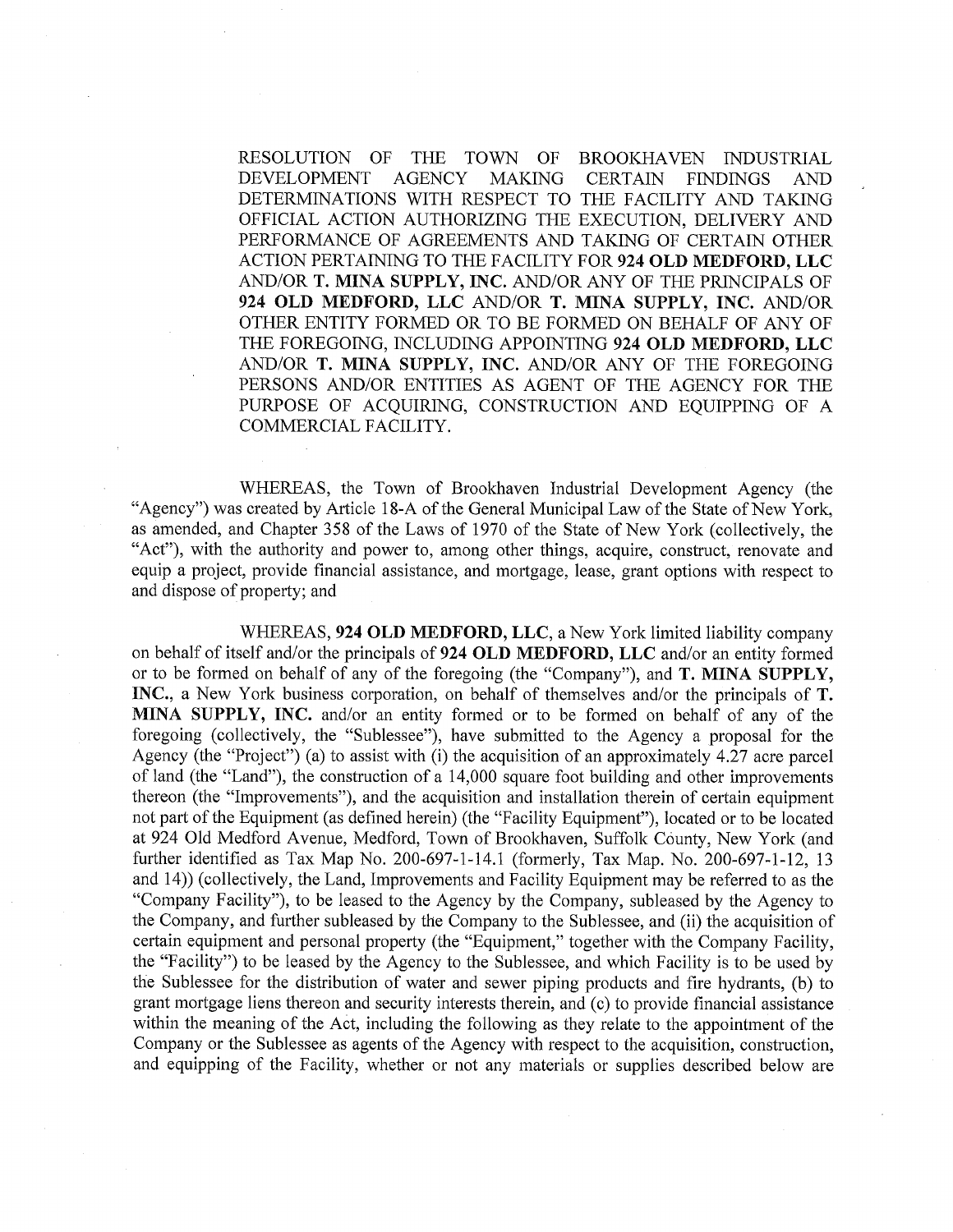incorporated into or become an integral part of the Facility: (i) all purchases, leases, rentals and other uses of tools, machinery and equipment in connection with the acquisition, construction and equipping of the Facility, (ii) all purchases, rentals, uses or consumption of supplies, materials and services of every kind and description used in connection with the acquisition, construction, and equipping of the Facility, and (iii) all purchases, leases, rentals and uses of equipment, machinery and other tangible personal property (including installation costs with respect thereto) installed or placed in, upon or under the Facility; and

WHEREAS, the Act authorizes and empowers the Agency to acquire, renovate, construct, equip, promote, develop, encourage and assist projects such as the Facility and to advance the job opportunities, health, general property and economic welfare of the people of the State of New York; and

WHEREAS, the Agency contemplates that it will provide financial assistance to the Company and the Sublessee, consistent with the policies of the Agency, in the form of (i) exemptions from sales and use taxes on the acquisition, construction, and equipping of the Company Facility, including fixtures, furniture and equipment to be installed in the Company Facility or in connection with the purchase or lease of equipment, building materials, services or other personal property part of or to become part of the Company Facility, and on the acquisition and installation of the Equipment, including building materials, services or other personal property, in an amount not to exceed \$205,000.00, and (ii) abatement of real property taxes (as set forth in the PILOT Schedule attached as Exhibit A hereof), all consistent with the policies of the Agency; and

WHEREAS, the Agency contemplates it will acquire a leasehold interest in the Land and Improvements under a certain Company Lease Agreement (the "Company Lease Agreement") for a term of approximately thirteen (13) years, by and between the Company and the Agency, and

WHEREAS, the Agency contemplates it will acquire title to the Equipment pursuant to a certain Bill of Sale (the "Bill of Sale"), from the Company/Sublessee to the Agency; and

WHEREAS, the Agency contemplates that it will lease and sublease the Company Facility to the Company under a certain Lease and Project Agreement (the "Lease Agreement") for a term of approximately thirteen (13) years, by and between the Agency and the Company, which Lease Agreement provides or shall provide, inter alia, for the Company's obligations regarding payments in lieu of taxes with respect to the Facility, and assurances of the Company with respect to the recapture of certain benefits, including sales and use tax exemptions, granted under or by virtue of the Lease Agreement, the Equipment Lease Agreement (as defined herein) and other agreements; and

WHEREAS, the Company will sub-sublease the Company Facility to the Sublessee under a certain sublease (the "Sublease"), by and between the Company and the Sublessee; and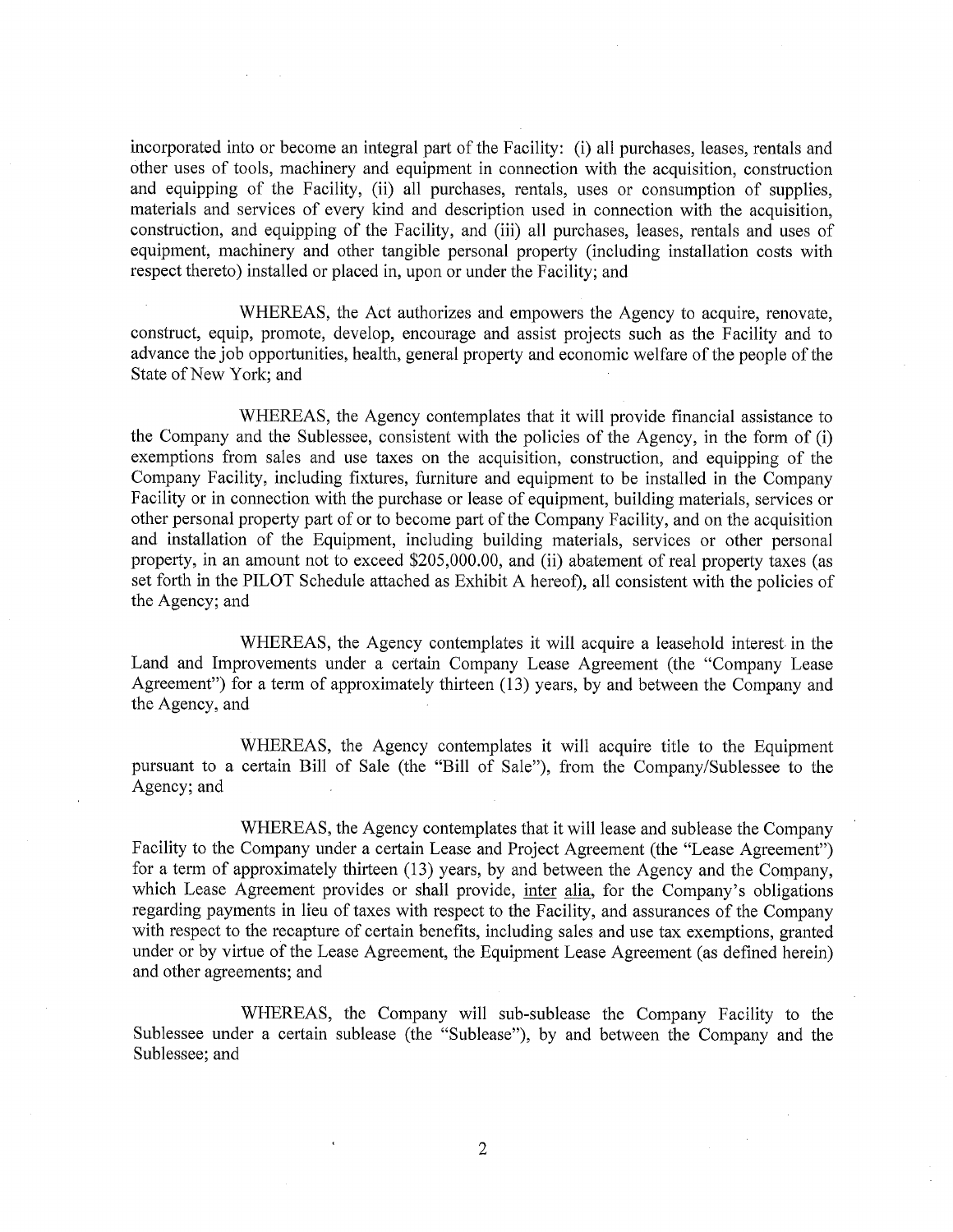WHEREAS, the Agency contemplates the Agency will lease the Equipment to the Sublessee under a certain Equipment Lease and Project Agreement (the "Equipment Lease Agreement") for a term of approximately three (3) years, by and between the Agency and the Sublessee, which Equipment Lease Agreement provides or shall provide, inter alia, for the Sublessee's obligations, and assurances of the Sublessee with respect to the recapture of certain benefits, including sales and use tax and mortgage recording tax exemptions, granted under or by virtue of the Lease Agreement, the Equipment Lease Agreement (as defined herein) and other agreements; and

WHEREAS, the Agency contemplates the Agency, the Company, the Sublessee and others will enter into a certain Agency Compliance Agreement (the "Agency Compliance" Agreement") in order to provide assurances to the Agency with respect to the Company's and the Sublessee's obligations to the Agency and compliance with environmental laws; and

WHEREAS, in order to finance a portion of the costs of the Project, the Company and the Sublessee anticipate either or both of them may obtain loans from a lender or lenders to be determined (collectively, the "Bank"), and in order to secure the obligations of the Company and/or the Sublessee and/or others to the Bank, the Agency contemplates that, at the request of the Company and/or the Sublessee, the Agency, the Company and/or the Sublessee and/or others will execute and deliver a mortgage or mortgages or a security agreement or security agreements in favor of the Bank, including replacements, substitutions, extensions and additions to such mortgages), with a limitation of the Agency's liability thereunder (collectively, the "Mortgage") for the purpose of subjecting the Company Facility and/or the Equipment to the lien of the Mortgage; and

WHEREAS, a public hearing (the "Hearing") was held on November 13, 2017, so that all persons with views in favor of, or opposed to, either the financial assistance contemplated by the Agency or the location or nature of the facility, could be heard; and

WHEREAS, notice of the Hearing was given more than ten days prior thereto, such notice (together with proof of publication) having been filed with the records of this Agency; and

WHEREAS, the minutes of the Hearing having been filed with the records of this Agency; and

WHEREAS, the Agency has given due consideration to the application of the Company and the Sublessee and to the representations by the Company and the Sublessee that the proposed transfer of real estate is either an inducement to the Company and the Sublessee to maintain or expand the Facility in the Town of Brookhaven or is necessary to maintain the competitive position of the Company and the Sublessee in their respective industries; and

WHEREAS, pursuant to Article 8 of the Environmental Conservation Law and the regulations adopted pursuant thereto by the Department of Environmental Conservation of the State of New York (collectively, the "SEQR Act" or "SEQRA"), the Agency constitutes a "State Agency"; and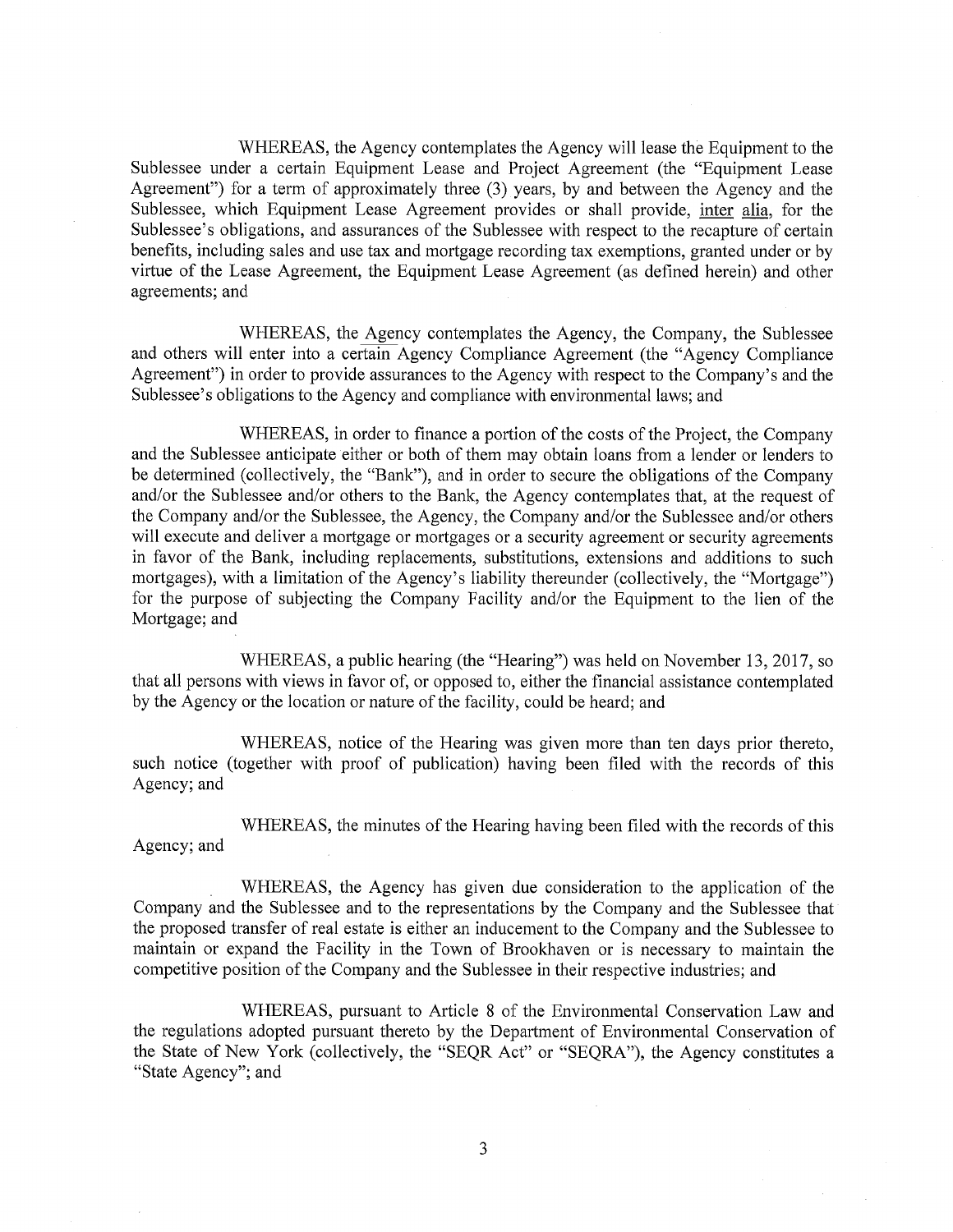WHEREAS, to aid the Agency in determining whether the Facility may have a significant effect upon the environment, the Company and the Sublessee have prepared and submitted to the Agency an Environmental Assessment Form and related documents (the "Questionnaire") with respect to the Facility, a copy of which is on file at the office of the Agency; and

WHEREAS, the Questionnaire has been reviewed by the Agency.

NOW, THEREFORE, BE IT RESOLVED by the Town of Brookhaven Industrial Development Agency (a majority of the members thereof affirmatively concurring) that:

Section 1. Based upon the Environmental Assessment Form completed by the Company and/or the Sublessee and reviewed by the Agency and the Town of Brookhaven Planning Board (the "Lead Agency") and other representations and information furnished by the Company and/or the Sublessee regarding the Facility, the Agency determines that action relating to the acquisition, construction, equipping and operation of the Facility is a "Unlisted" action, as that term is defined in the State Environmental Quality Review Act ("SEQRA") (Article 8 of the Environmental Conservation Law). An environmental review of the Facility pursuant to SEQRA was conducted by the Lead Agency and, on April 17, 2017, a negative declaration for purposes of SEQRA was adopted by the Lead Agency. The Agency concurs with the findings of the Lead Agency, and as of the date of this resolution, determines that the action will not have a "significant effect" on the environment and, therefore, an environmental impact statement will not be required. This determination constitutes a negative declaration for the purposes of SEQRA. Notice of this determination shall be filed to the extent required by the applicable regulations under SEQRA or as may be deemed advisable by the Chairman, Chief Executive Officer of the Agency or counsel to the Agency.

> Section 2. The Agency hereby finds and determines:

By virtue of the Act, the Agency has been vested with all a. powers necessary and convenient to carry out and effectuate the purposes and provisions of the Act and to exercise all powers granted to it under the Act; and

in the Act; and

 $\mathbf{b}$ . The Facility constitutes a "project", as such term as defined

The leasing of the Land and Improvements by the Agency  $\mathbf{c}$ . from the Company, the acquisition, construction, and equipping of the Company Facility, the leasing and subleasing of the Company Facility to the Company, the sub-subleasing of the Company Facility by the Company to the Sublessee, the acquisition and installation of the Equipment, the leasing of the Equipment to the Sublessee, the providing of financial assistance to the Company and the Sublessee within the meaning of the Act, and the granting of mortgages on, and security interests in, the Facility, will promote and maintain the job opportunities, health, general prosperity and economic welfare of the citizens of the Town of Brookhaven and the State of New York and improve their standard of living and thereby serve the public purposes of the Act; and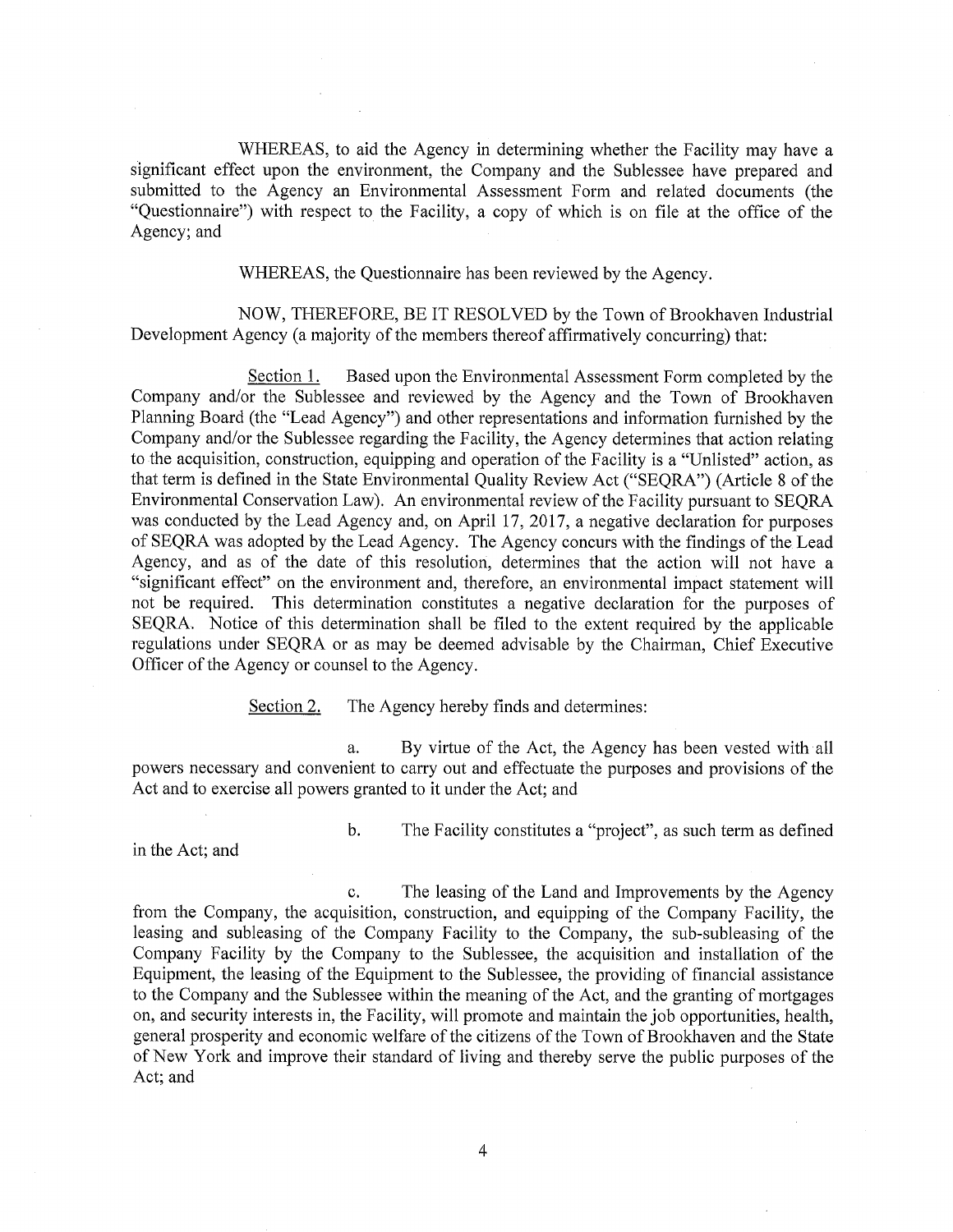d. The acquisition, construction and equipping of the Facility is reasonably necessary to induce the Company and the Sublessee to maintain and expand their respective business operations in the State of New York; and

Sublessee:

e. Based upon the representations of the Company and the

 $\mathbf{i}$ the Facility conforms with the local zoning laws and planning regulations of the Town of Brookhaven and all regional and local use plans for the area in which the Facility is located; and

ii The Facility and the operations conducted therein will not cause or result in the violation of the health, labor or other laws of the United States of America, the State of New York, or the Town of Brookhaven; and

Facility; and

iii The Agency approves the location of the site of the

iv The financial assistance of the Agency and the transactions contemplated hereby are reasonably necessary to induce the Company and the Sublessee to maintain and expand their operations within the State of New York, and to preserve the competitive positions of the Company and the Sublessee, and shall not result in the removal of a facility or plant of the Company or the Sublessee from one area of the state to another area of the state or in the abandonment of one or more plants or facilities of the Company or the Sublessee located within the State except, as set forth in the Company's and the Sublessee application, for the purpose of discouraging the Company or the Sublessee from removing such other plant or facility to a location outside the State or to preserve the competitive position of the Company and the Sublessee in their respective industries; and

> The Facility shall not be used for retail sales; and  $\mathbf{V}$

f. It is desirable and in the public interest for the Agency to lease and sublease the Company Facility to the Company and lease the Equipment to the Sublessee.

Section 3. The Agency has assessed all material information included in connection with the Company's and Sublessee's application for financial assistance, as amended, including but not limited to, the cost-benefit analysis prepared by the Agency, and such information has provided the Agency a reasonable basis for its decision to provide the financial assistance described herein to the Company and the Sublessee.

Section 4. The Agency is hereby authorized to, and shall, in furtherance of the purposes of the Act, lease the Land and Improvements from the Company, acquire, construct, equip, repair and maintain the Facility, lease and sublease the Company Facility to the Company, authorize the Company to sublease the Company Facility to the Sublessee, lease the Equipment to the Sublessee, and grant mortgage lien(s) and security interest(s) in the Facility.

5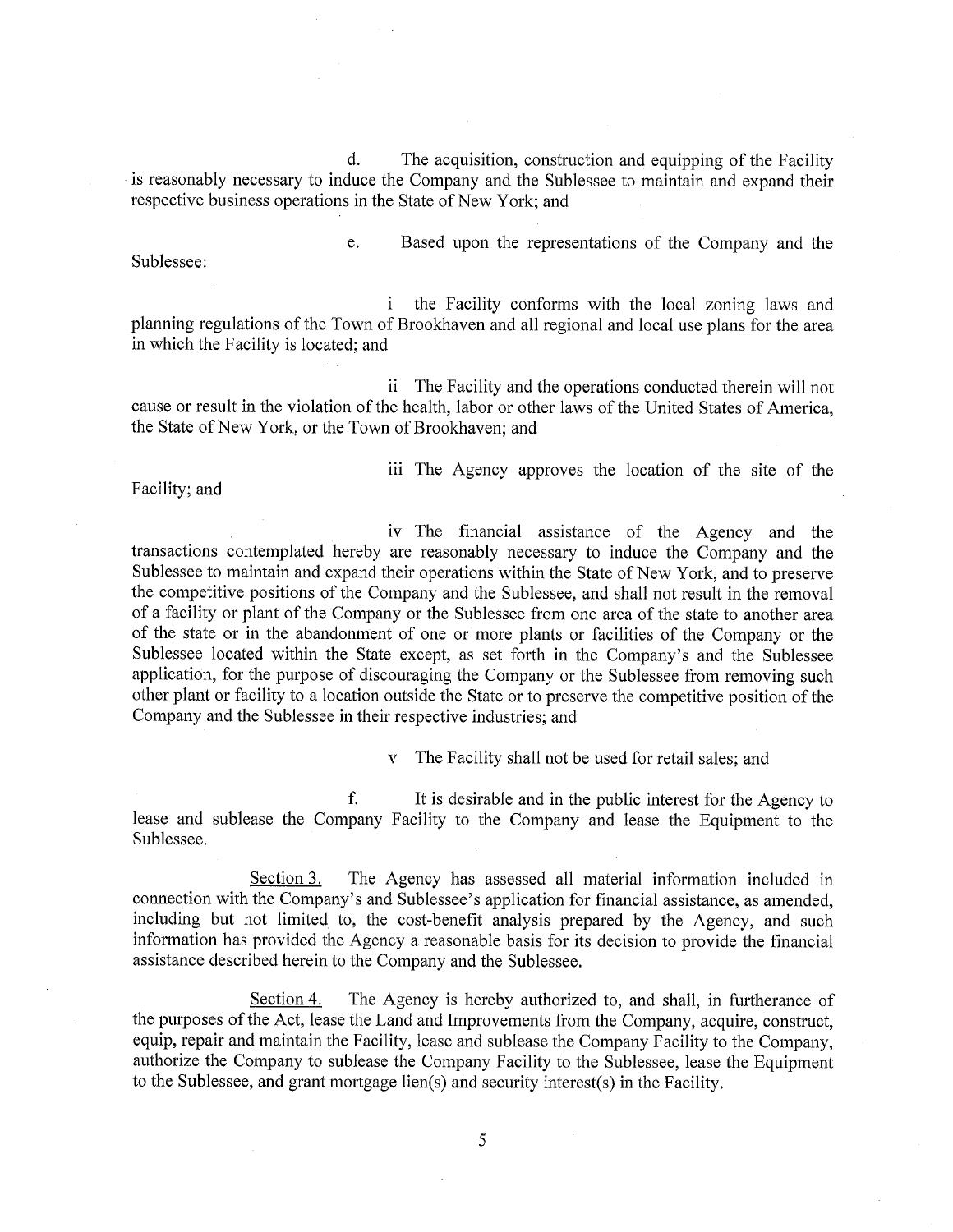Section 5. The Agency hereby authorizes and approves of the following economic benefits to be granted or inure to the benefit of the Company and the Sublessee: (i) exemptions from sales and uses taxes on the acquisition, construction, and equipping of the Company Facility, including fixtures, furniture and equipment to be installed in the Company Facility or in connection with the purchase or lease of equipment, building materials, services or other personal property part of or to become part of the Company Facility, and on the acquisition and installation of the Equipment, including building materials, services or other personal property, in an amount not to exceed \$205,000.00, and (ii) abatement of real property taxes (as set forth in the PILOT Schedule attached as Exhibit A hereof), consistent with the policies of the Agency.

Section 6. Subject to, and conditioned upon, the execution and delivery by the Company, Sublessee and such other persons as may be required by the Agency of, and the acceptance by the Agency of, the Company Lease Agreement, Lease Agreement, the Equipment Lease Agreement, the Agency Compliance Agreement, and such other documents as may be required by the Agency, and the closing of the transactions contemplated hereby and thereby, the Company and the Sublessee are hereby appointed the true and lawful agents of the Agency to acquire, construct, and equip the Facility, and are authorized to delegate their status as agents of the Agency to the Company's or the Sublessee's agents, subagents, contractors, subcontractors, suppliers, vendors and other parties as the Company or Sublessee may choose for the purpose of acquiring, constructing, or equipping the Facility. The appointment described above includes the following activities as they relate to the acquiring, constructing, and equipping of the Facility, whether or not the materials, services or supplies described below are incorporated into or become an integral part of the Facility: (i) all purchases, leases, rentals and other uses of tools, machinery and equipment in connection with acquiring, constructing, and equipping the Facility, (ii) all purchases, rentals, uses or consumption of supplies, materials and services of every kind and description in connection with acquiring, constructing, and equipping the Facility, and (iii) all purchases, leases, rentals and uses of equipment, machinery, and other tangible personal property (including installation costs with respect thereto), installed or placed in, upon or under the Facility. This Agency appointment includes the power to make, execute, acknowledge and deliver any contracts, orders receipts writings and instructions, as the stated agents for the Agency, and in general to do all things which may be requisite or proper for completing the Facility, all with the same powers and with the same validity as the Agency could do if acting on its own behalf. The appointment hereunder shall expire upon the earliest of (a) the last day of the calendar month in which the expiration of two years after the commencement of the term of the Lease Agreement occurs, (b) completion of the initial acquisition, construction, and equipping of the Facility, and (c) the date on which the Company and Sublessee, collectively, have realized exemptions from sales and use taxes by reason of the Agency's participation in the Project in an aggregate amount of \$205,000.00 provided however, such appointments may be extended and the amounts of the exemptions may be increased at the sole discretion of the Agency, upon the written request of the Company or the Sublessee, if such activities and improvements are not completed by such time or additional sales and uses tax exemptions are necessary. The Company and Sublessee shall indemnify the Agency with respect to any transaction of any kind between and among the agents, subagents, contractors, subcontractors, materialmen, vendors and/or suppliers and the Company or the Sublessee, as agents of the Agency. The aforesaid agency appointments expressly exclude the Company and the Sublessee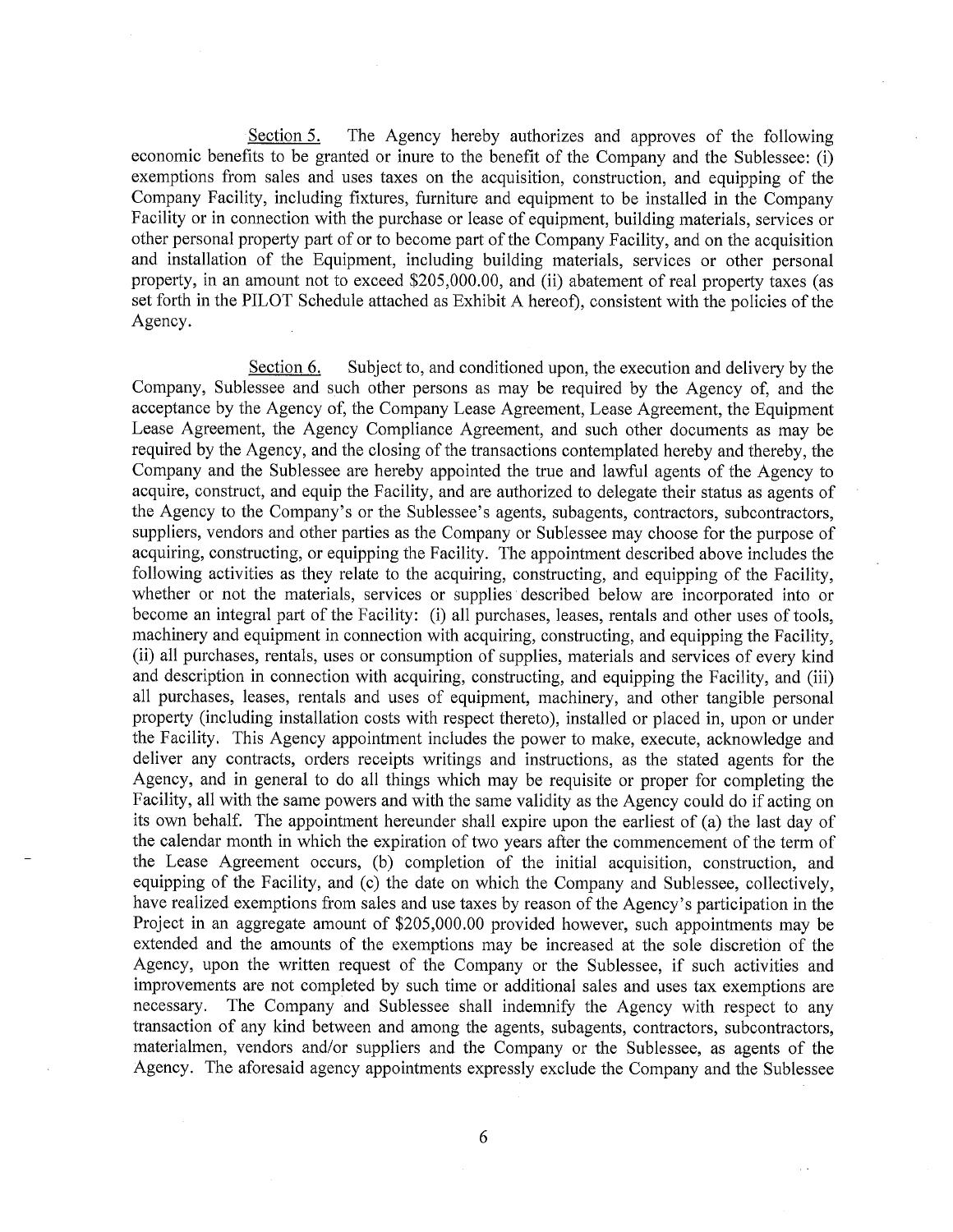from purchasing motor vehicles, including any cars, trucks, vans or buses which are licensed by the Department of Motor Vehicles for use on public highways or streets.

The Chairman, Chief Executive Officer and/or any other member Section 7. of the Agency are hereby authorized and directed to, on behalf of and in the name of the Agency, execute, deliver and perform a Company Lease Agreement, Lease Agreement, Equipment Lease Agreement, Agency Compliance Agreement, Mortgage (including construction, permanent and refinancing mortgages, and replacements, substitutions, extensions and additions to such mortgages) with a limitation of the Agency's liability thereunder, and other certificates, agreements, instruments and documents, as above contemplated and in such form and containing such terms, conditions and provisions as the person executing same on behalf of the Agency shall deem necessary or desirable, and shall approve, such necessity, desirability, and approval, to be conclusively evidenced by his or her execution and delivery thereof. The Chairman, Chief Executive Officer and/or any other member of the Agency are hereby authorized and directed, on behalf of and in the name of the Agency, to pay all fees, charges and expenses incurred, to cause compliance with the terms, conditions and provisions of agreements binding upon the Agency, and to do all such further acts and things, in furtherance of the foregoing as such person shall deem necessary or desirable, and shall approve.

Section 8. The Company and the Sublessee hereby agree to comply with Section 875 of the Act. The Company and the Sublessee further agree that the exemption of sales and use tax provided pursuant to the Act and the appointment of the Company and Sublessee as agent of the Agency pursuant to this resolution is subject to termination and recapture of benefits pursuant to Section 875 of the Act, the Lease Agreement and the Equipment Lease Agreement.

Section 9. Weinberg Gross & Pergament LLP are hereby appointed Transaction Counsel to the Agency, and is authorized and directed to work with Counsel to the Company, Sublessee and others, to prepare, for submission to the Agency, all documents necessary to effect the transaction described in these resolutions.

Any and all acts, instruments, and other writings heretofore or Section 10. hereafter performed and/or executed and delivered by any one or more of the Chairman, Chief Executive Officer or any member of the Agency, pursuant to the several foregoing resolutions, for and on behalf of and in the name of the Agency, in connection with the transactions contemplated thereby, be and the same hereby are, in all respects ratified, confirmed and approved.

Section 11. The documents, including the proposed Company Lease Agreement, Lease Agreement, Equipment Lease Agreement, Agency Compliance Agreement and Mortgage, promptly following the execution, and delivery thereof, be identified by any of the Chairman, Chief Executive Officer or any member of the Agency by his or her endorsement thereon and when so identified be filed with the official records of the Agency.

Section 12. Any expenses incurred by the Agency with respect to the Facility shall be paid by the Company and the Sublessee. By acceptance hereof, the Company and the Sublessee agree to pay such expenses and further agree to indemnify and hold harmless the

 $\overline{7}$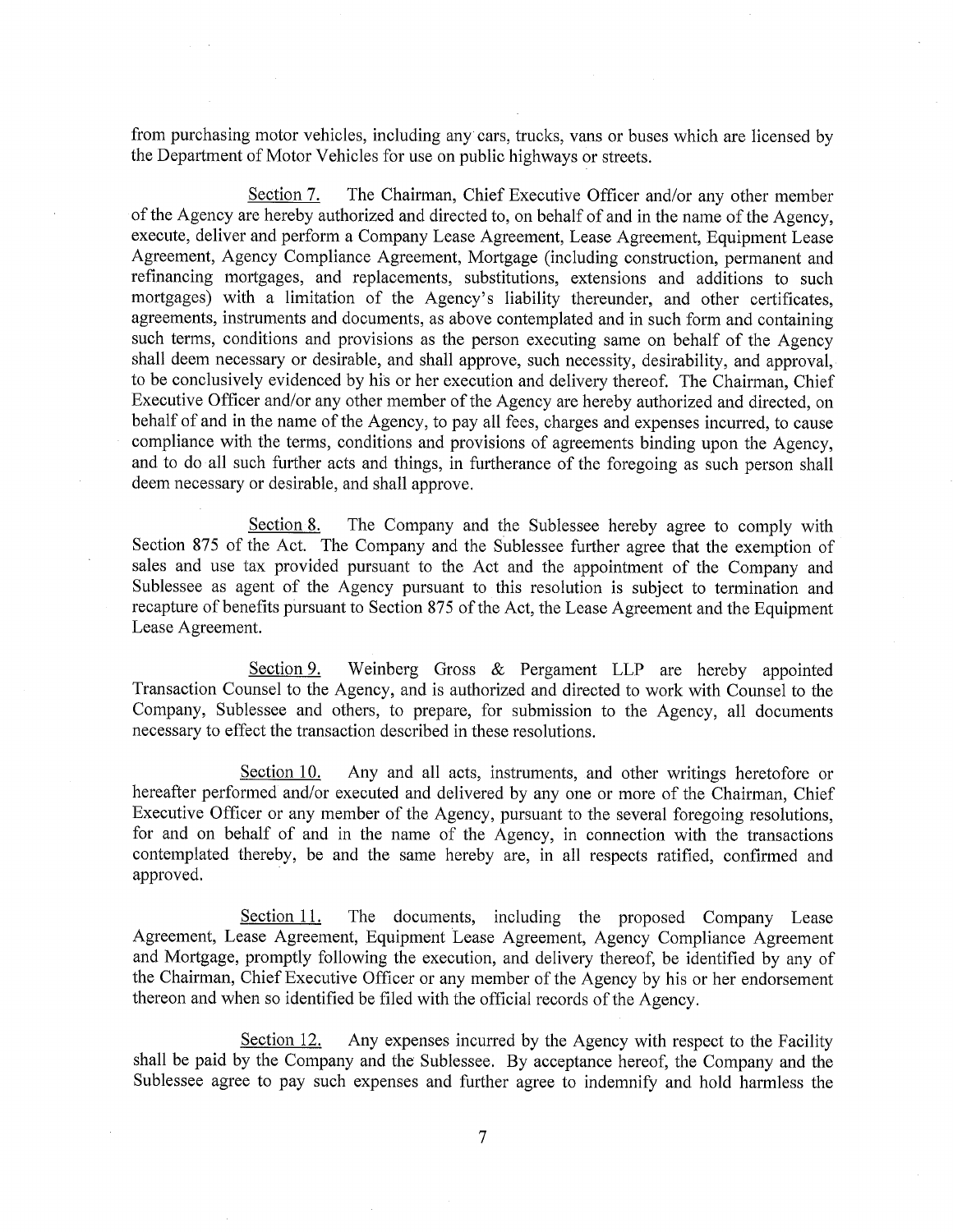Agency, its members, directors, employees and agents from and against all claims, suits, actions, proceedings, obligations, damages, liabilities, judgments, costs and expenses, including legal fees and expenses, incurred as a result of action or inaction taken by or on behalf of the Agency with respect to the Facility.

Section 13. The Chairman, Chief Executive Officer, Counsel to the Agency or any member of the Agency are hereby authorized and directed (i) to distribute copies of this resolution to the Company and the Sublessee, and (ii) to do such further things or perform such acts as may be necessary or convenient to implement the provisions of this resolution.

Section 14. This resolution shall take effect immediately, and, unless sooner rescinded or amended, shall be deemed rescinded at the expiration of six (6) months after the date of the adoption of this resolution if the closing contemplated hereunder has not occurred prior to such expiration, subject to extension at the discretion of the Agency upon the written request of the Company or the Sublessee.

November  $\mathcal{L}_{2017}$ Accepted:

*S*ford. Li 924 OLD By: , Member **MINA SUPE** ÉY. INC. By: , President

8